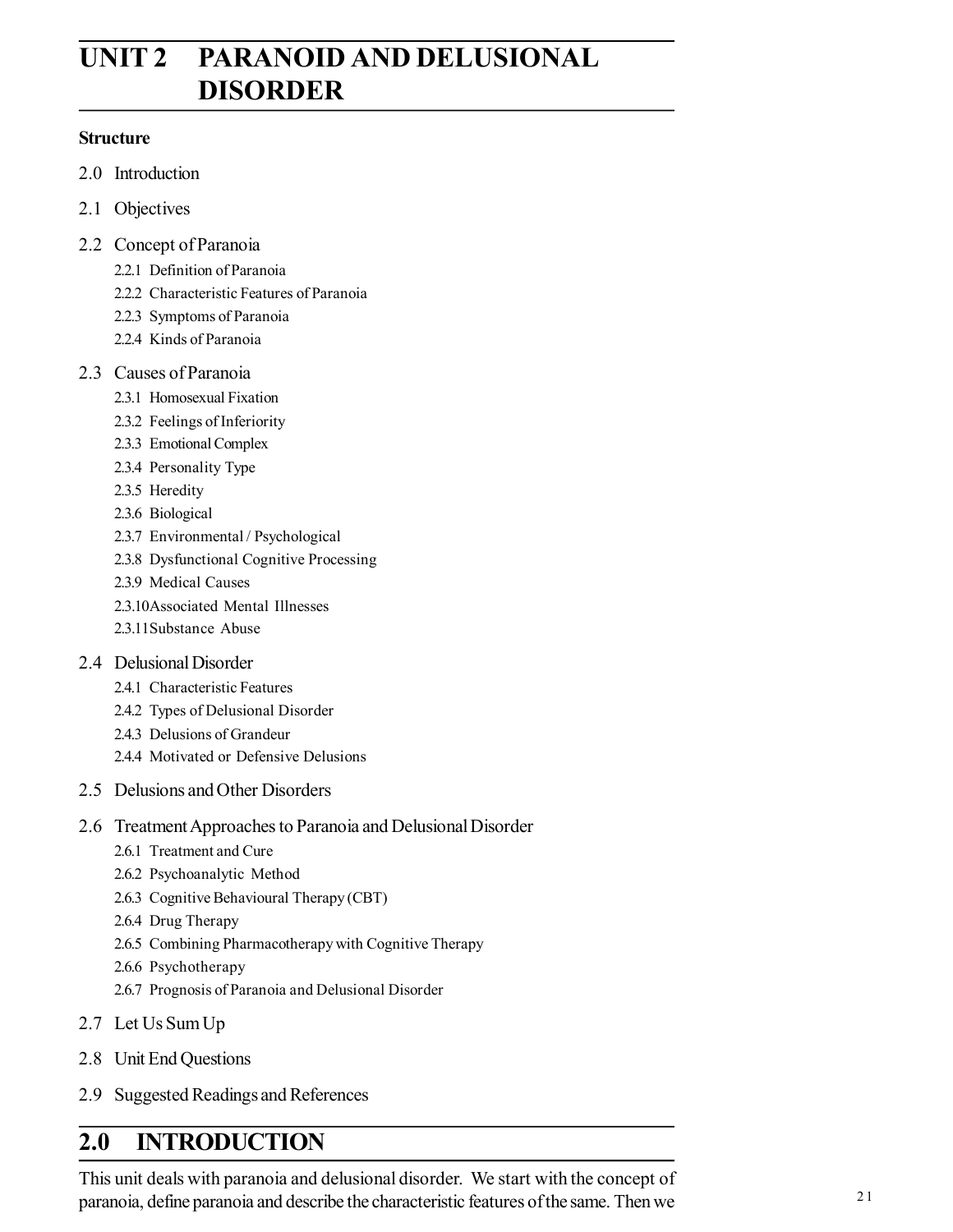delineate the symptoms of paranoia and the kinds of paranoia that are obtained in this disorder. This is followed by Causes of paranoia wherein we deal with various factors including feelings of inferiority, emotional complex, personality type, hereditary factors, biological factors, environmental and psychological factors. We also mention the medical causes, other mental illnesses and substance abuse as a cause. Then we discuss delusional disorder. Delineating the characteristic features of this disorder we deal with the various types of delusional disorders especially the grandiose, erotomaniac etc., and then deal with the motivated or defensive delusions. Since delusion are obtained in various other psychiatric disorders, these aspects are then considered followed by the treatment approach to the paranoia and delusional disorders. We end up with the prognosis of these disorders.

# **2.1 OBJECTIVES**

On completing this unit, you will be able to:

- Define paranoia and delusional disorders;
- Enlist various types of paranoia delusional disorders;
- Elucidate the Symptoms and causes of the disorders;
- Explain the Interventional approaches for the delusional disorders; and
- Analyse the prognosis.

# **2.2 CONCEPT OF PARANOIA**

### **2.2.1 Definition of Paranoia**

Here the patient becomes a prey to premature delusion. According to Kraeplein, in the disease the cause of delusion is internal, and no hallucination is involved.

A paranoid disorder is a medical illness, which happens to affect the brain, and causes changes in thinking and feeling. It's nobody's fault when it develops, and certainly does not mean any personal weakness or failure. It's an illness just as diabetes and asthma are illnesses.

It's not all that uncommon, either Paranoia disorder consists of pervasive, longstanding suspiciousness and generalised mistrust of others. Those with the condition are hypersensitive, are easily slighted, and habitually relate to the world by vigilant scanning of the environment for clues or suggestions to validate their prejudicial ideas or biases.

Paranoid individuals are eager observers. They think they are in danger and look for signs and threats of that danger, disregarding any facts. They tend to be guarded and suspicious and have quite constricted emotional lives. Their incapacity for meaningful emotional involvement and the general pattern of isolated withdrawal often lend a quality of schizoid isolation to their life experience.

Despite the pervasive suspicions they have of others, patients are not delusional (except in rare, brief instances brought on by stress ). Most of the time, they are in touch with reality, except for their misinterpretation of others' motives and intentions.

Paranoid Personality Disorder patients are not psychotic but their conviction that others are trying to "get them" or humiliate them in some way often leads to hostility and social isolation.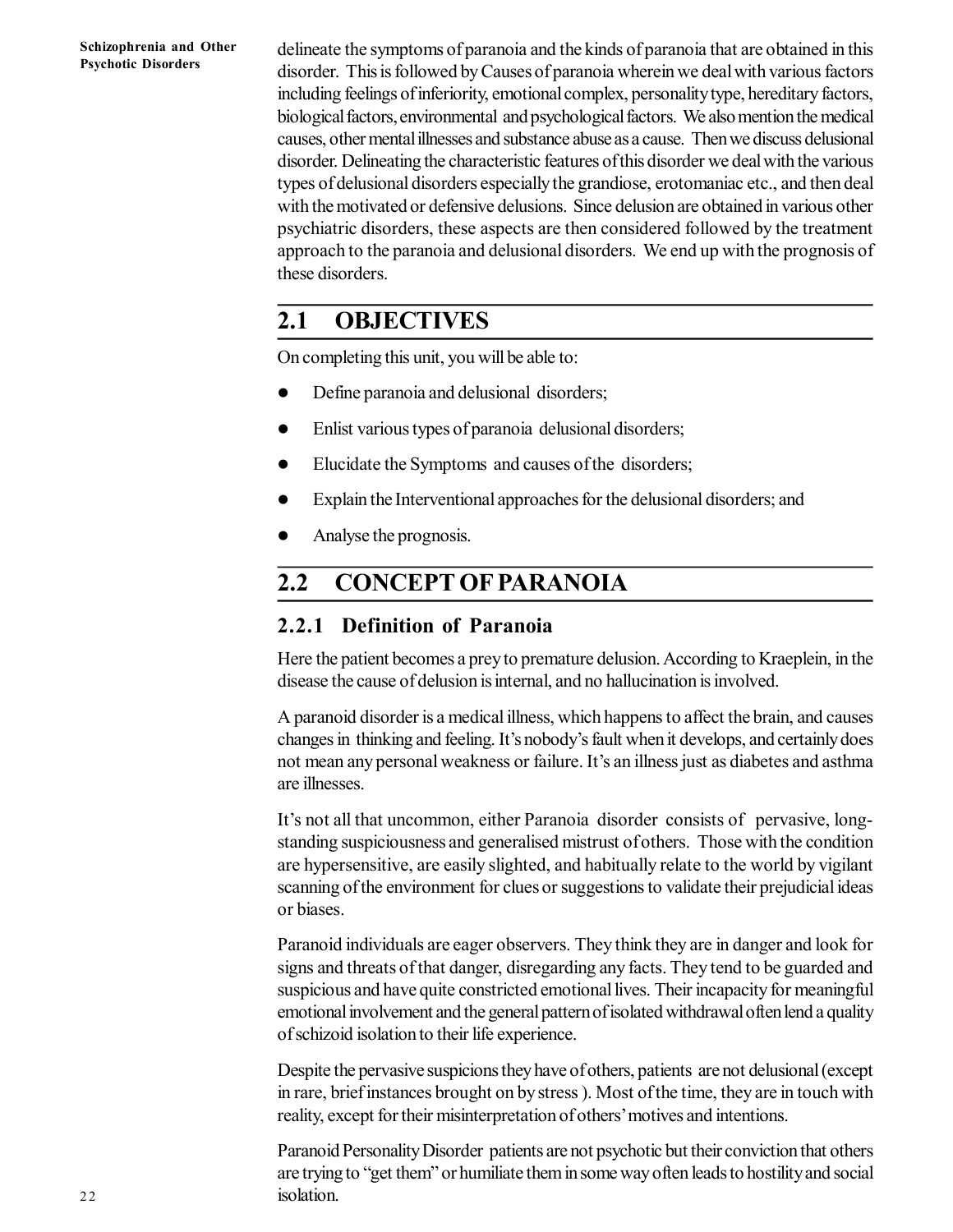The word *paranoia* comes from the Greek word *indicating* madness and the term was used to describe a mental illness in which a delusional belief is the sole or most prominent feature. In original attempt at classifying different forms of mental illness, Kraepelin used the term *pure paranoia* to describe a condition where a delusion was present, but without any apparent deterioration in intellectual abilities and without any of the other features of dementia praecox, the condition later renamed "schizophrenia".

Notably, in his definition, the belief does not have to be persecutory to be classified as paranoid, so any number of delusional beliefs can be classified as paranoia. For example, a person who has the sole delusional belief that he is an important religious figure would be classified by Kraepelin as having pure paranoia.

Even at the present time, a delusion need not be suspicious or fearful to be classified as paranoid. A person might be diagnosed as a paranoid schizophrenic without delusions of persecution, simply because their delusions refer mainly to themselves.

# **2.2.2 Characteristic Features of Paranoia**

People with this disorder do not trust other people. In fact, the central characteristic of people is a high degree of mistrustfulness and suspicion when interacting with others. Even friendly gestures are often interpreted as being manipulative or malevolent.

Whether the patterns of distrust and suspicion begin in childhood or in early adulthood, they quickly come to dominate the lives of those suffering from the said disorder. Such people are unable or afraid to form close relationships with others. They suspect strangers, and even people they know, of planning to harm or exploit them when there is no good evidence to support this belief. As a result of their constant concern about the lack of trustworthiness of others, patients with this disorder do not have intimate friends or close human contacts. They do not fit in and they do not make good "team players."

Interactions with others are characterised by wariness and not infrequently by hostility. If they marry or become otherwise attached to someone, the relationship is often characterised by pathological jealousy and attempts to control their partner. They often assume their sexual partner is "cheating" on them. People suffering from this disorder are very difficult to deal with. They never seem to let down their defenses. They are always looking for and finding evidence that others are against them.

Their fear, and the threats they perceive in the innocent statements and actions of others, often contributes to frequent complaining or unfriendly withdrawal or aloofness. They can be confrontational, aggressive and disputatious. It is not unusual for them to sue people they feel have wronged them. In addition, patients with this disorder are known for their tendency to become violent. Individual counseling seems to work best but it requires a great deal of patience and skill on the part of the therapist. Phelan, M. Padraig, W. Stern, J (2000) paranoia and paraphrenia are debated entities that were detached from dementia praecox by Kraepelin, who explained paranoia as a continuous systematized delusion arising much later in life with no presence of either hallucinations or a deteriorating course, paraphrenia as an identical syndrome to paranoia but with **hallucinations** 

# **2.2.3 Symptoms of Paranoia**

The main symptom is permanent delusion. It should be kept in mind that there is delusion in schizophrenia also but in that case it is not permanent or organised. In paranoia the symptoms of delusion appear gradually, and the patient is sentimental, suspicious, irritable,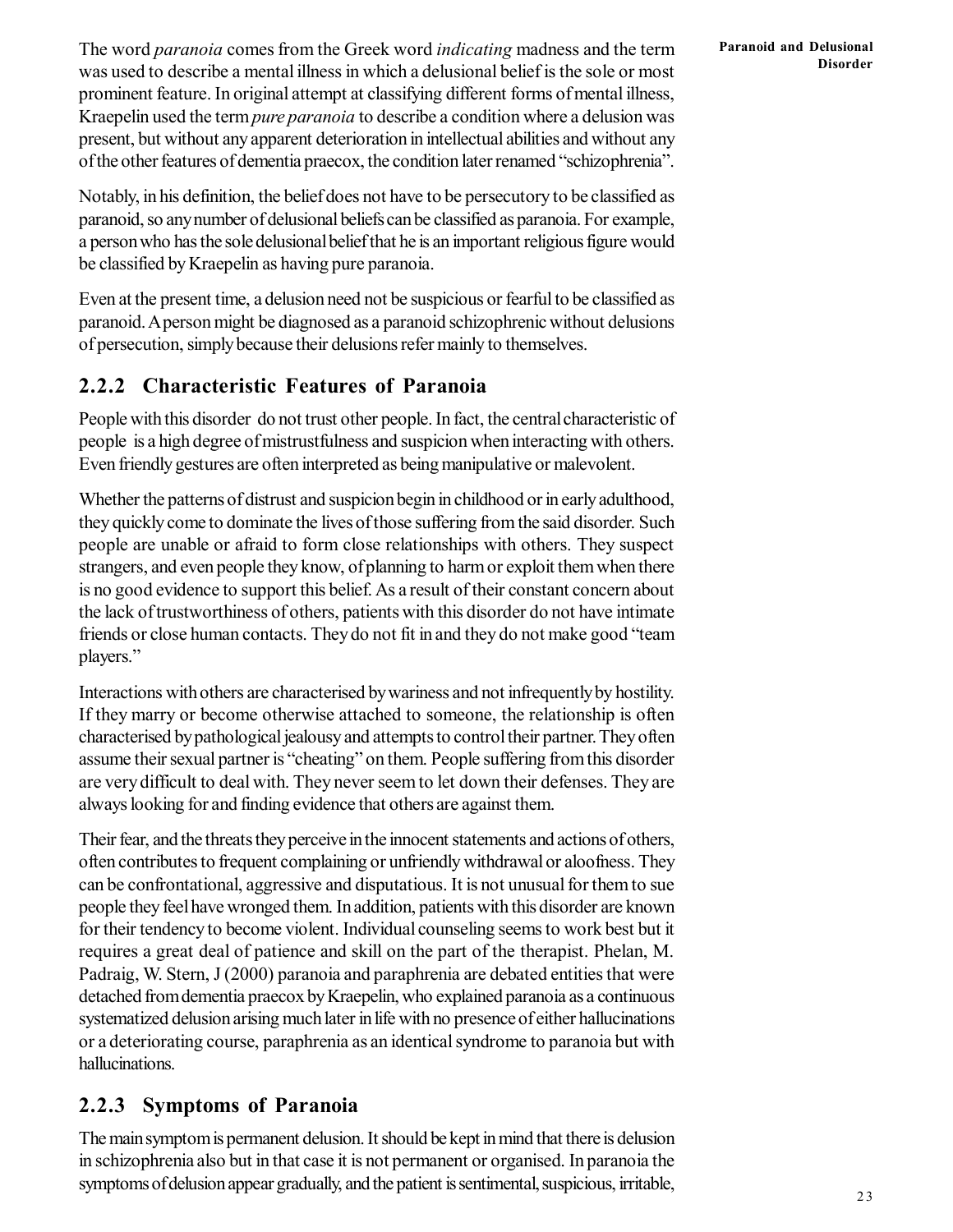introverted, depressed, obstinate, jealous, selfish, unsocial and bitter. Hence his social and family adjustment is not desirable, and while he has the highest desirable, the effort that he is prepared to expend is correspondingly little. Here the person does not acknowledge his own failures or faults, and by sometimes accepting certain qualities as belonging to himself, even when imaginary, he develops paranoia.

The "Diagnostic and Statistical Manual of Mental Disorders", fourth edition (DSM-IV), the US manual of the mental health professional; lists the following symptoms for paranoid personality disorder:

- Preoccupied with unsupported doubts about friends or associates.
- Suspicious; unfounded suspicions; believes others are plotting against him/her.
- Perceives attacks on his/her reputation that are not clear to others, and is quick to counterattack.
- Maintains unfounded suspicions regarding the fidelity of a spouse or significant other.
- Reads negative meanings into innocuous remarks.
- Reluctant to confide in others due to a fear that information may be used against him/her.
- Self-referential thinking:Sensing that other people in the world are always talking about the paranoid individual.
- Thought broadcasting: The sense that other people can read the paranoid individual's mind.
- Magical thinking: The sense that the paranoid individual can use his or her thoughts to influence other people's thoughts and actions.
- Thought withdrawal: The sense that people are stealing the paranoid individual's thoughts.
- Thought insertion: The sense that people are putting thoughts into the paranoid individual's mind.
- Ideas of reference: The sense that the television and/or radio are specifically addressing the paranoid individual.

#### **2.2.4 Kinds of Paranoia**

**Persecutory paranoia** : This is the most prevalent type of paranoia, and in this patient makes himself believe that all those around him are his enemies, bent on harming him or even taking his life. In this delusion people of an aggressive temperament often turns dangerous killers.

**Religious paranoia** : Here the patients suffer from a permanent delusion of a primarily religious nature. He for example believes, that he is the messenger of God who has been sent to the world to propagate some religion.

**Reformatory paranoia** : In this the patient turns to considering himself a great reformer. He accordingly looks upon all those around him. As suffering from dangerous disease, and believes that he is their reformer and curator.

**Erotic paranoia** : Here the patient often tends to believe that some members of the family of the opposite sex, belonging to an illustrious family, want to marry him. Such people even write love letters and there by, cause much botheration to other people.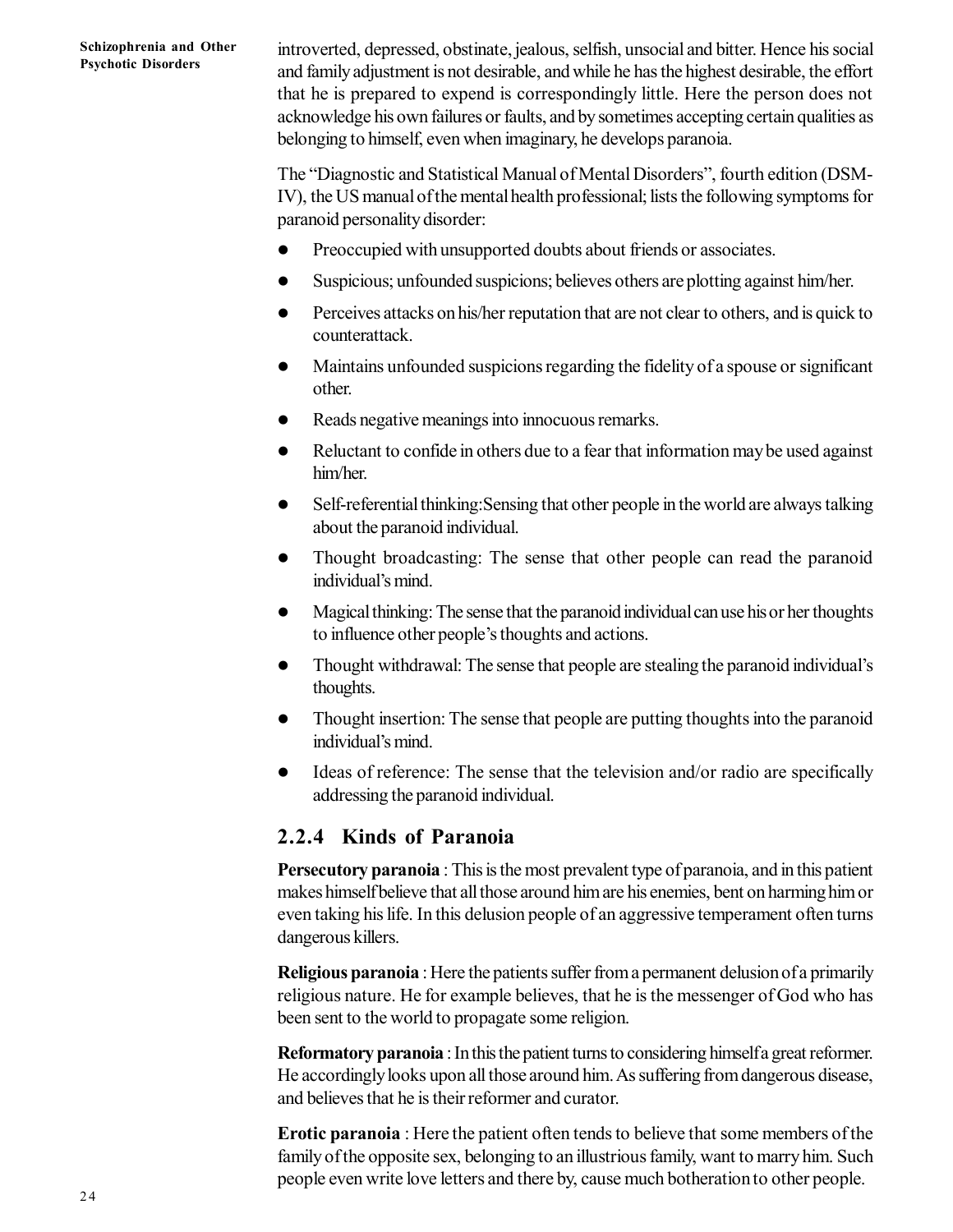**Litigious paranoia** : In this kind the patient takes to feeling meaningless cases against other people and feels that people are linked together to bother him. Sometimes he, even tries to murder.

**Hypochondrical paranoia** : In this kind the patients believes that he is suffering from all kind of ridiculous diseases, and also that some other people are to blame for his suffering.

| <b>Self Assessment Qeustions</b> |                                                                                |  |
|----------------------------------|--------------------------------------------------------------------------------|--|
|                                  | 1) Define Paranoia and bring out the characteristic features of this disorder. |  |
|                                  |                                                                                |  |
|                                  |                                                                                |  |
|                                  |                                                                                |  |
|                                  |                                                                                |  |
|                                  |                                                                                |  |
| 2)                               | What are the symptoms of paranoia?                                             |  |
|                                  |                                                                                |  |
|                                  |                                                                                |  |
|                                  |                                                                                |  |
|                                  |                                                                                |  |
|                                  |                                                                                |  |
| 3)                               | What are the different kinds of paranoia?                                      |  |
|                                  |                                                                                |  |
|                                  |                                                                                |  |
|                                  |                                                                                |  |
|                                  |                                                                                |  |
|                                  |                                                                                |  |

# **2.3 CAUSES OF PARANOIA**

# **2.3.1 Homosexual Fixation**

According to Freud, the patient suffering from the disease has repressed his tendency to homosexual love to such an extent that he develops a fixation concerning it. Freud's view has been found correct in many cases, but it does not explain each and every case of the disease.

# **2.3.2 Feelings of Inferiority**

Here the psychologists have found that the main cause of paranoia is a sense of inferiority that may be caused by a variety of condition such as failure, disgust, sense of guilt.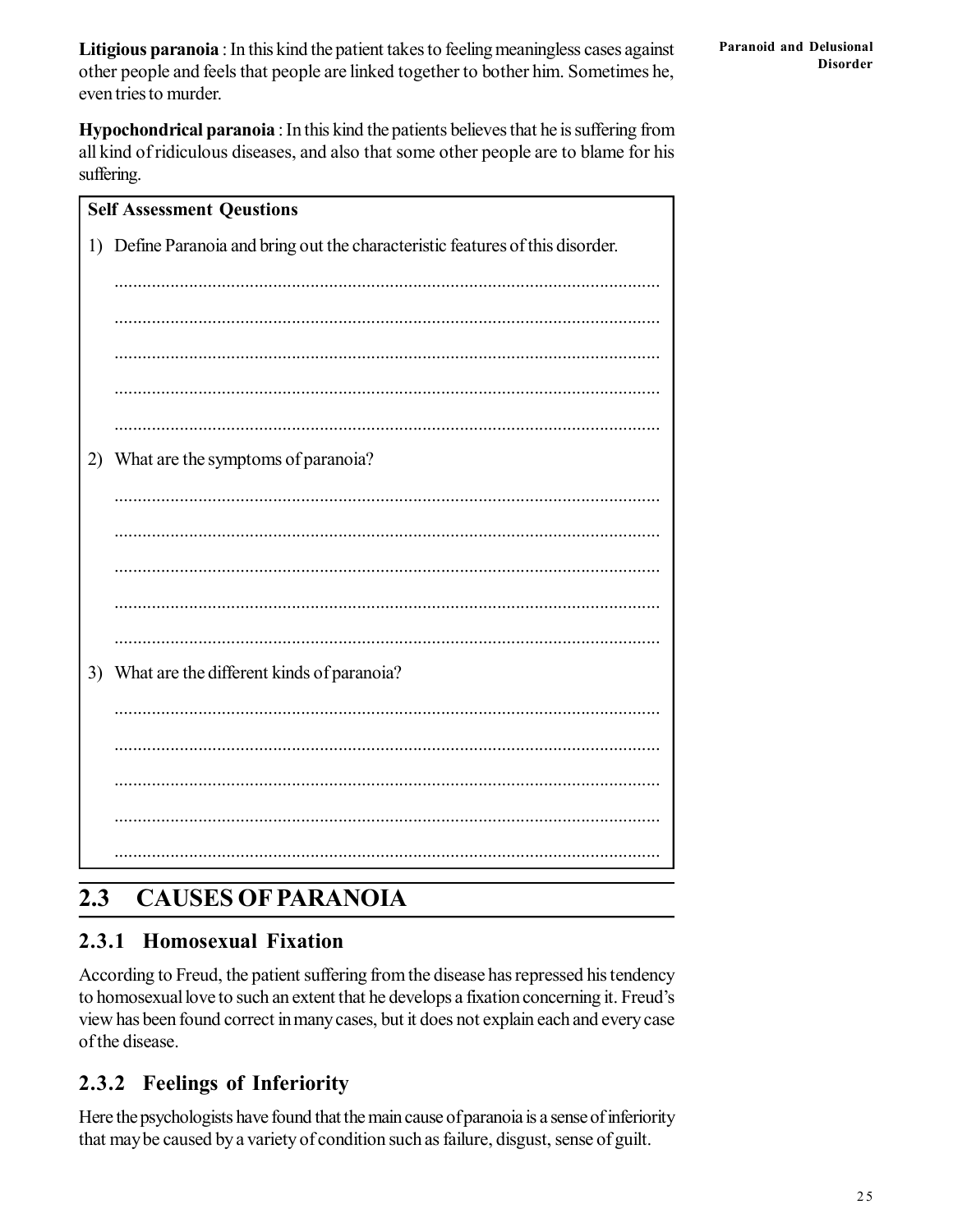#### **2.3.3 Emotional Complex**

Certain psychologist points out emotional complexes, and also believe that they are seen to be present in other mental diseases as also in normal individuals.

# **2.3.4 Personality Type**

Cameron believes a certain type to be more susceptible to this disease, a personality that has sentimentally, jealousy, suspicion, ambition, selfishness and shyness etc. Patients of paranoia do exhibit these peculiarities of personality but on this basis they cannot be said to belong to definite personality.

### **2.3.5 Heredity**

In the opinion of Fisher the main responsibility of paranoia lies fairly and squarely upon heredity, although he does not deny the importance of repression and emotional complexes.

The causes of paranoia are not physical because no patient exhibits any signs of physical deformity and among the causes there are many important" ones, such as defects of personality, sense of inferiority, repression etc.

### **2.3.6 Biological**

Researchers are studying how abnormalities of certain areas of the brain might be involved in the development of delusional disorders. An imbalance of certain chemicals in the brain, called neurotransmitters, also has been linked to the formation of delusional symptoms. Neurotransmitters are substances that help nerve cells in the brain send messages to each other. An imbalance in these chemicals can interfere with the transmission of messages, leading to symptoms.

#### **2.3.7 Environmental/Psychological**

Evidence suggests that delusional disorder can be triggered by stress. Alcohol and drug abuse also might contribute to the condition. People who tend to be isolated, such as immigrants or those with poor sight and hearing, appear to be more vulnerable to developing delusional disorder.

### **2.3.8 Dysfunctional Cognitive Processing**

An elaborate term for thinking is "cognitive processing." Delusions may arise from distorted ways people have of explaining life to themselves. The most prominent cognitive problems involve the manner in which delusion sufferers develop conclusions both about other people, and about causation of unusual perceptions or negative events.

Studies examining how people with delusions develop theories about reality show that the subjects have ideas which which they tend to reach an inference based on less information than most people use.

This "jumping to conclusions" bias can lead to delusional interpretations of ordinary events. For example, developing flu-like symptoms coinciding with the week new neighbours move in might lead to the conclusion, "the new neighbours are poisoning me."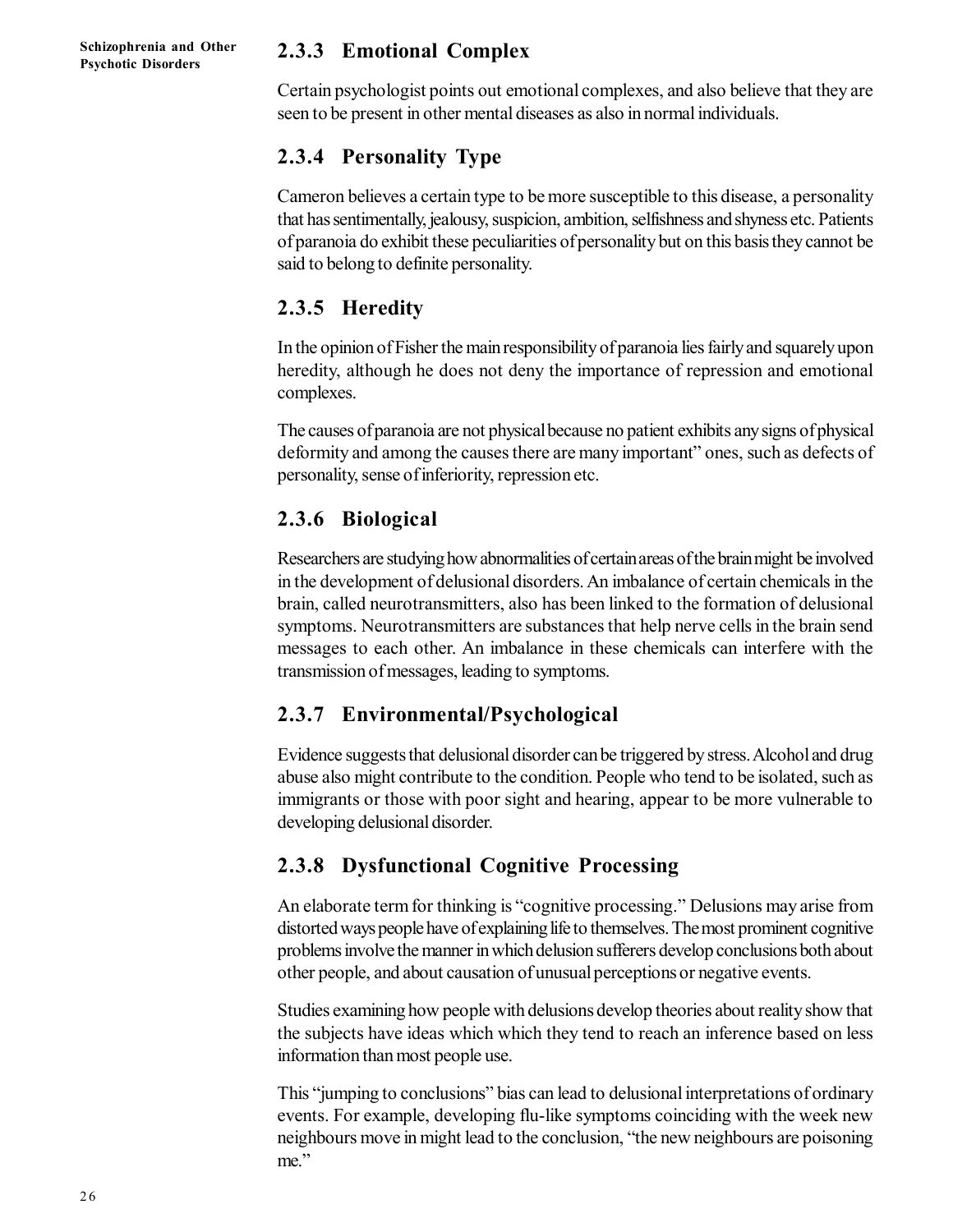The conclusion is drawn without considering alternative explanations—catching an illness from a relative with the flu, that a virus seems to be going around at work, or that the tuna salad from lunch at the deli may have been spoiled.

Additional research shows that persons prone to delusions "read" people differently than non-delusional individuals do. Whether they do so more accurately or particularly poorly is a matter of controversy.

Delusional persons develop interpretations about how others view them that are distorted. They tend to view life as a continuing series of threatening events. When these two aspects of thought co-occur, a tendency to develop delusions about others wishing to do them harm is likely.

# **2.3.9 Medical Causes**

Many medical conditions can lead to paranoid thoughts. Alzheimer's disease, chemical deficiencies, cathinone poisoning and neurological degeneration disorders can harm the nervous system and lead to confusion and unstable emotions. Sufferers of these conditions sometimes forget who they can trust and also lose the ability to differentiate between trustworthy and suspicious behaviour.

# **2.3.10 Associated Mental Illnesses**

Some mental illnesses are associated with paranoia. An inability to think clearly can cause an individual to lose the ability to differentiate between trustworthy and not trustworthy individuals. Schizophrenia causes an individual to have bizarre or disorganised thoughts. Some individuals hallucinate and begin to believe that which they hallucinate rather than their friends and family members. Psychosis involves a detachment from reality that can lead to paranoid thoughts.

# **2.3.11 Substance Abuse**

Many substances lead to paranoia if abused: alcohol, amphetamines, crack, crystal meth, cocaine, ecstasy, marijuana, narcotics, opioids, opium, pain killers, oxycodone, sleeping pills and tranquilizers. Withdrawal from many of these substances can also trigger paranoid thoughts, so withdrawal must be handled carefully with close supervision.

| <b>Self Assessment Questions</b>                                                   |  |  |
|------------------------------------------------------------------------------------|--|--|
| What are the causes of paranoia?<br>1)                                             |  |  |
|                                                                                    |  |  |
|                                                                                    |  |  |
|                                                                                    |  |  |
|                                                                                    |  |  |
| Discuss feelings of inferiority and emotional complex as causes of paranoia.<br>2) |  |  |
|                                                                                    |  |  |
|                                                                                    |  |  |
|                                                                                    |  |  |
|                                                                                    |  |  |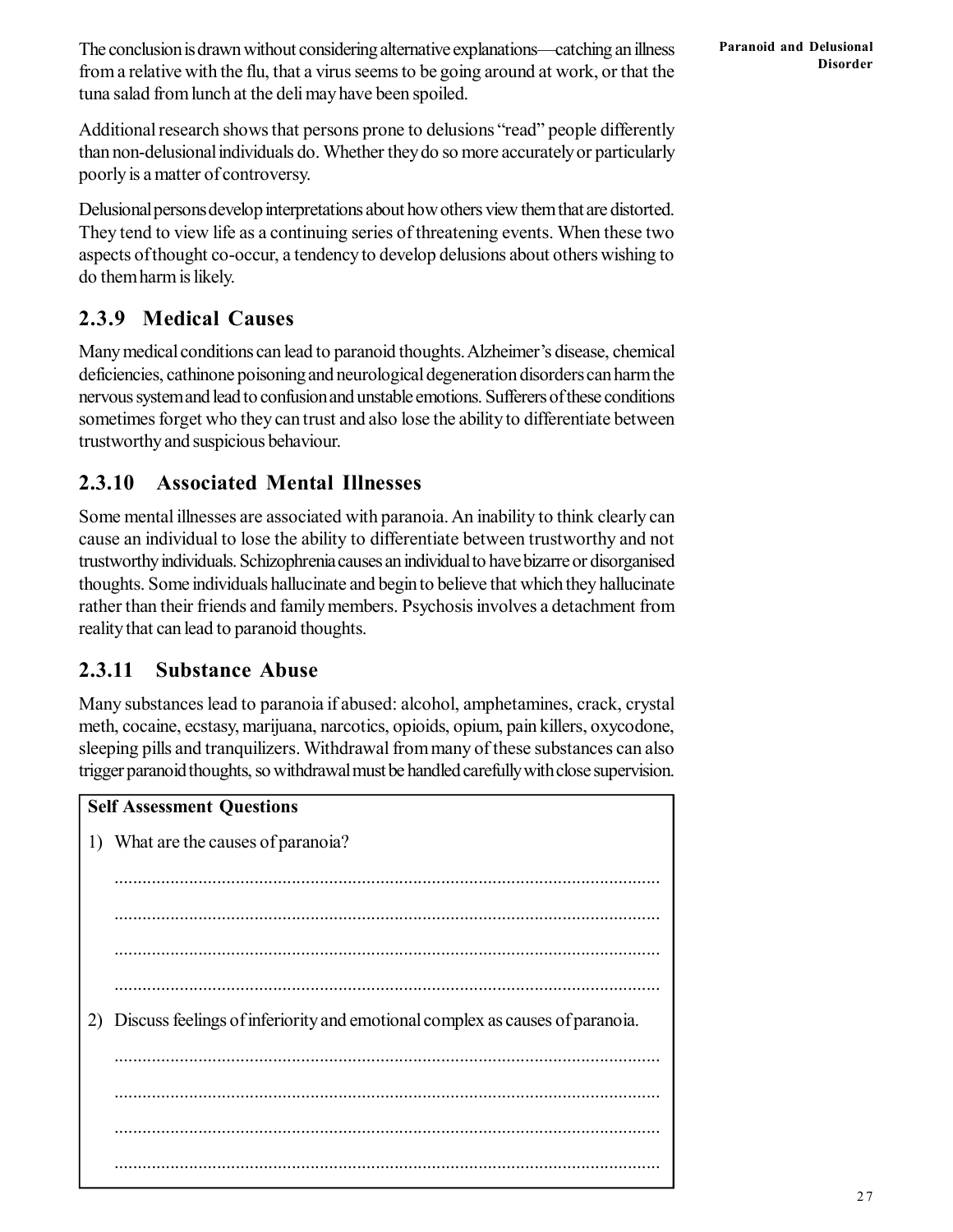3) Delineate the hereditary factors and biological factors as causes of paranoia. ..................................................................................................................... ..................................................................................................................... ..................................................................................................................... ..................................................................................................................... 4) What is dysfunctional cognitive processing? ..................................................................................................................... ..................................................................................................................... ..................................................................................................................... ..................................................................................................................... 5) What are the medical causes and associated mental illnesses as causes of paranoia? ..................................................................................................................... ..................................................................................................................... ..................................................................................................................... .....................................................................................................................

# **2.4 DELUSIONAL DISORDER**

Delusions are irrational beliefs, held with a high level of conviction, that are highly resistant to change even when the delusional person is exposed to forms of proof that contradict the belief.

Non-bizarre delusions are considered to be plausible; that is, there is a possibility that what the person believes to be true could actually occur a small proportion of the time. Conversely, bizarre delusions focus on matters that would be impossible in reality. For example, a non-bizarre delusion might be the belief that one's activities are constantly under observation by federal law enforcement or intelligence agencies, which actually does occur for a small number of people.

By contrast, a man who believes he is pregnant with German Shepherd puppies holds a belief that could never come to pass in reality. Also, for beliefs to be considered delusional, the content or themes of the beliefs must be uncommon in the person's culture or religion. Generally, in delusional disorder, these mistaken beliefs are organised into a consistent world-view that is logical other than being based on an improbable foundation.

# **2.4.1 Characteristic Features**

Unlike most other psychotic disorders, the person with delusional disorder typically does not appear obviously odd, strange or peculiar during periods of active illness. Yet the person might make unusual choices in day-to-day life because of the delusional beliefs. Expanding on the previous example, people who believe they are under government observation might seem typical in most ways but could refuse to have a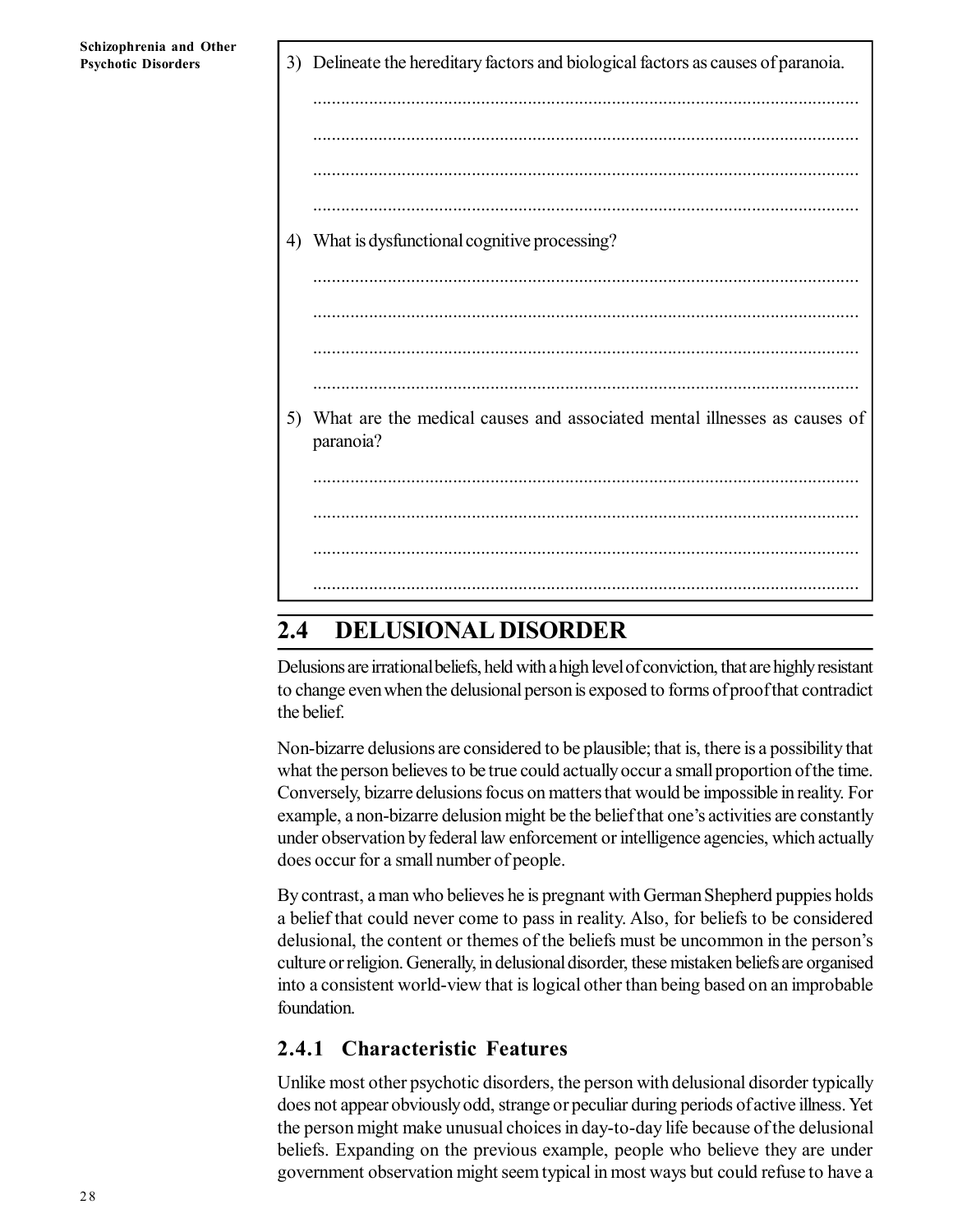Most mental health professionals would concur that until the person with delusional disorder discusses the areas of life affected by the delusions, it would be difficult to distinguish the sufferer from members of the general public who are not psychiatrically disturbed. Another distinction of delusional disorder compared with other psychotic disorders is that hallucinations are either absent or occur infrequently.

The person with delusional disorder may or may not come to the attention of mental health providers. Typically, while delusional disorder sufferers may be distressed about the delusional "reality," they may not have the insight to see that anything is wrong with the way they are thinking or functioning. Regarding the earlier example, those suffering delusion might state that the only thing wrong or upsetting in their lives is that the government is spying, and if the surveillance would cease, so would the problems.

Similarly, the people suffering the disorder attribute any obstacles or problems in functioning to the delusional reality, separating it from their internal control. Furthermore, whether unable to get a good job or maintain a romantic relationship, the difficulties would be blamed on "government interference" rather than on their own failures or omissions.

Unless the form of the delusions causes illegal behaviour, somehow affects an ability to work, or otherwise deal with daily activities, the delusional disorder sufferer may adapt well enough to navigate life without coming to clinical attention. When people with delusional disorder decide to seek mental health care, the motivation for getting treatment is usually to decrease the negative emotions of depression, fearfulness, rage, or constant worry caused by living under the cloud of delusional beliefs, not to change the unusual thoughts themselves.

Delusional disorder, previously called paranoid disorder, is a type of serious mental illness called a "psychosis" in which a person cannot tell what is real from what is imagined. The main feature of this disorder is the presence of delusions, which are unshakable beliefs in something untrue.

People with delusional disorder experience non-bizarre delusions, which involve situations that could occur in real life, such as being followed, poisoned, deceived, conspired against, or loved from a distance. These delusions usually involve the misinterpretation of perceptions or experiences. In reality, however, the situations are either not true at all or highly exaggerated.

People with delusional disorder often can continue to socialise and function normally, apart from the subject of their delusion, and generally do not behave in an obviously odd or bizarre manner. This is unlike people with other psychotic disorders, who also might have delusions as a symptom of their disorder. In some cases, however, people with delusional disorder might become so preoccupied with their delusions that their lives are disrupted.

Psychiatrists make a distinction between the milder paranoid personality disorder described above and the more debilitating delusional (paranoid) disorder. The hallmark of this disorder is the presence of a persistent, nonbizarre delusion without symptoms of any other mental disorder.

Delusions are firmly held beliefs that are untrue, not shared by others in the culture, and not easily modifiable. Five delusional themes are frequently seen in delusional disorder. In some individuals, more than one of them is present.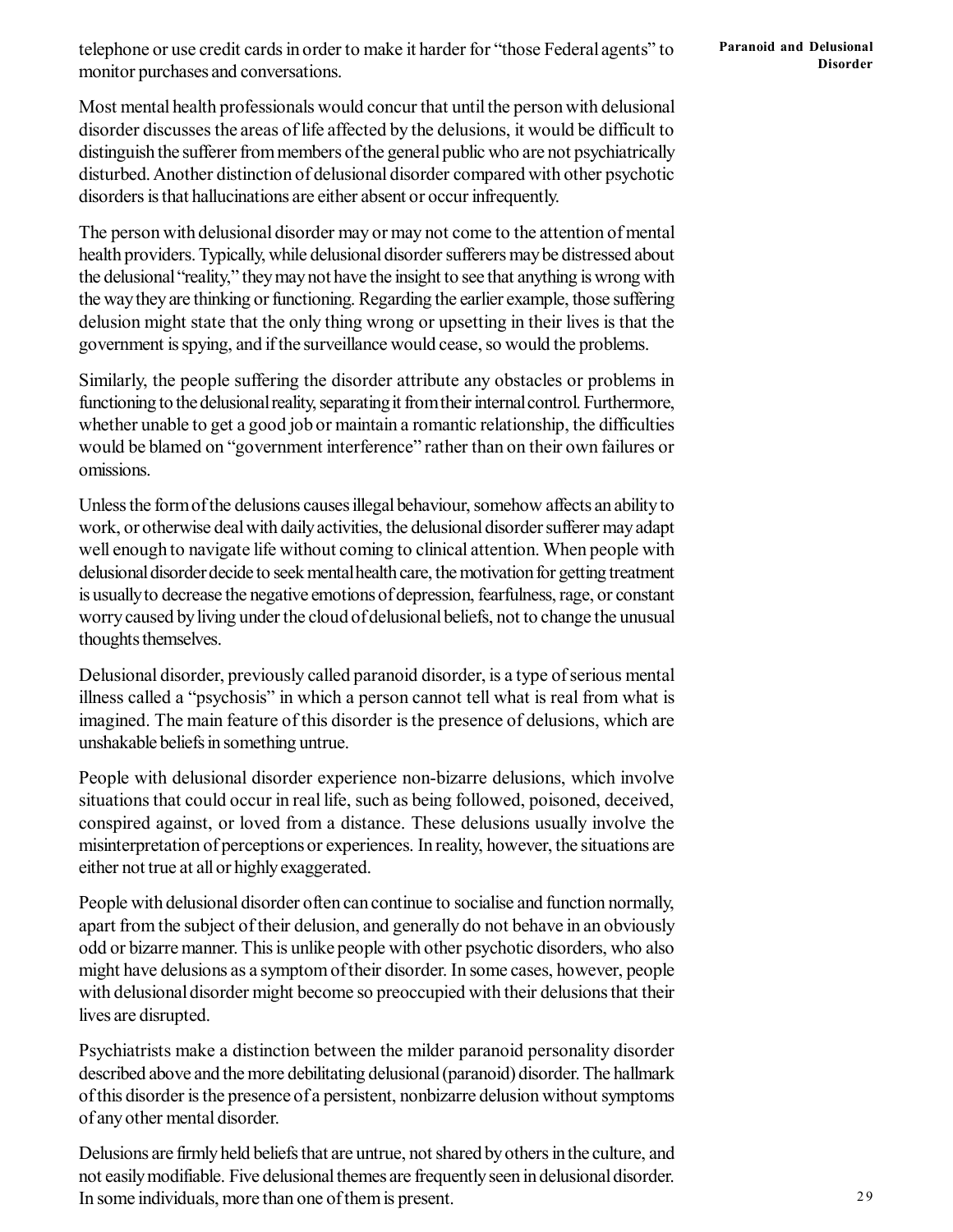Whether or not persons with delusional disorder are dangerous to others has not been systematically investigated, but clinical experience suggests that such persons are rarely homicidal. Delusional patients are commonly angry people, and thus they are perceived as threatening. In the rare instances when individuals with delusional disorder do become violent, their victims are usually people who unwittingly fit into their delusional scheme. The person in most danger from an individual with delusional disorder is a spouse or lover.

### **2.4.2 Types of Delusional Disorder**

Paranoia is an unfounded or exaggerated distrust of others, sometimes reaching delusional proportions. Paranoid individuals constantly suspect the motives of those around them, and believe that certain individuals, or people in general, are "out to get them."

Paranoid perceptions and behaviour may appear as features of a number of mental illnesses, including depression and dementia, but are most prominent in three types of psychological disorders: paranoid schizophrenia, delusional disorder (persecutory type), and paranoid personality disorder (PPD).

Individuals with paranoid schizophrenia and persecutory delusional disorder experience what is known as persecutory delusions: an irrational, yet unshakable, belief that someone is plotting against them. Persecutory delusions in paranoid schizophrenia are bizarre, sometimes grandiose, and often accompanied by auditory hallucinations. Individuals with delusional disorder may seem offbeat or quirky rather than mentally ill, and, as such, may never seek treatment.

Persons with paranoid personality disorder (PPD) tend to be self-centered, selfimportant, defensive, and emotionally distant. Their paranoia manifests itself in constant suspicions rather than full-blown delusions. The disorder often impedes social and personal relationships and career advancement. Some individuals with PPD are described as "litigious," as they are constantly initiating frivolous law suits. PPD is more common in men than in women, and typically begins in early adulthood.

The exact cause of paranoia is unknown. Potential causal factors may be genetics, neurological abnormalities, changes in brain chemistry, and stress. Paranoia is also a possible side effect of drug use and abuse (for example, alcohol, marijuana, amphetamines, cocaine, PCP). Acute, or short term, paranoia may occur in some individuals overwhelmed by stress.

The diagnosis of patients with paranoid symptoms includes a thorough physical examination and patient history to rule out possible organic causes (such asdementia) or environmental causes (such as extreme stress). If a psychological cause is suspected, a psychologist will conduct an interview with the patient and may administer one of several tests to evaluate mental status.

Paranoia that is symptomatic of paranoid schizophrenia, delusional disorder,or paranoid personality disorder should be treated by a psychologist and/or psychiatrist. **Antipsychotic** medication such as thioridazine (Mellaril),haloperidol (Haldol), chlorpromazine (Thorazine), clozapine (Clozaril), or risperidone (Risperdal) may be prescribed, and cognitive therapy or psychotherapy may be employed to help the patient cope with their paranoia and/or persecutory delusions. It is uncertain whether antipsychotic medication benefit individuals with paranoid personality disorder and may even pose long-term risks.

If an underlying condition, such as depression or drug abuse, is found to be triggering the paranoia, an appropriate course of medication and/or psychosocial therapy is employed to treat the primary disorder.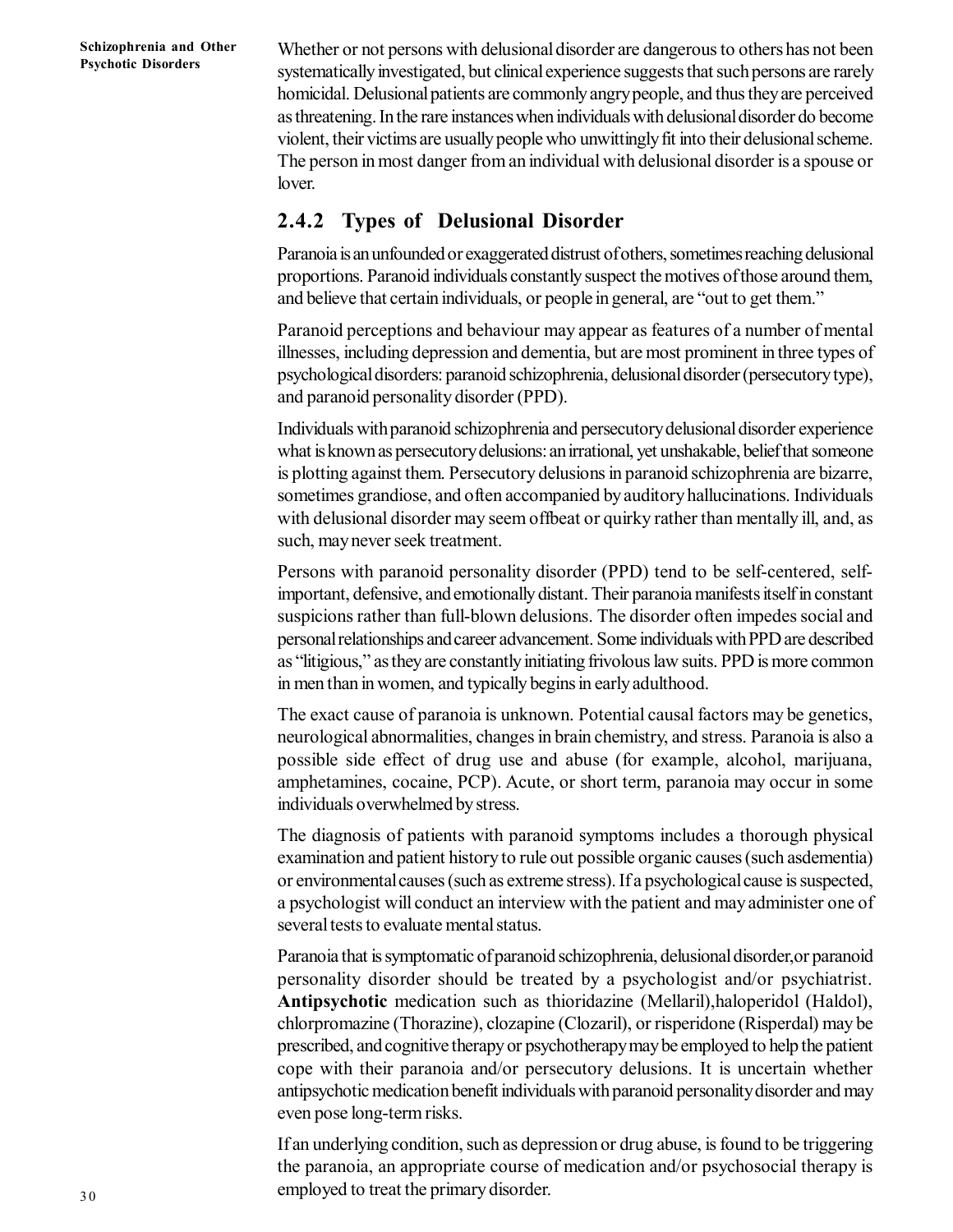Because of the inherent mistrust felt by paranoid individuals, they often must be coerced into entering treatment. As unwilling participants, their recovery may be hampered by efforts to sabotage treatment (for example, not taking medication or not being forthcoming with a therapist). They may also exhibit a lack of insight into their condition or the belief that the therapist is plotting against them. Although their lifestyles may be restricted, some patients with PPD or persecutory delusional disorder continue to function in society without treatment.

Distrust is the hallmark of delusional disorder. Someone who suffers from this disorder is very defensive, sometimes to the point of being aggressive, and may constantly question the motives of others. Even if people appear harmless on the surface, the patient believes that they are simply trying to lull the patient into a sense of complacency, and the patient will remain on guard as a result. Other symptoms of delusional disorder can include a sense of social isolation caused in part by the patient's defensive and suspicious behaviour, and a lack of humor.

# **2.4.3 Delusion of Grandeur**

In this patient believes himself to be, a great individual, and according to Bleuler, this delusion of grandeur accompanies a persecutory delusion. A delusion is (common in paranoia) that you are much greater and more powerful and influential than you really are.

One of the toughest psychiatric anomalies both to diagnose and treat is delusion disorder like delusion of grandeur, delusional paranoid, even delusional jealousy. The reason why diagnosis can be tough is the person is often working quite typically in the world. The delusions in this disorder are non bizarre, meaning that they can essentially be plausible even if they are not true. Those suffering from this disorder often will not believe they have a problem, so it is difficult to get them into treatment.

While paranoia is the most typical manifestation, there are more types of delusion disorder including delusion of grandeur, delusional paranoid, even delusional jealousy as well as for example, believing one is the secret love interest of a famous person, being convinced one has striking abilities or is very significant, worrying about physical problems or disfigurements that do not exist, or believing that one's romantic partner is unfaithful. Psychological fitness treatment is sometimes refused because of these convictions, which are immune to any sort of disproof. The patient is certain they are correct.

Therapists who are ready to be used slightly different treatments, instead adopt the more usual drugs or characteristic psychotherapy approaches. They may gain the patient's trust enough to begin exploring any doubts the person expresses about their own ideology. The two of them can work in partnership, gradually discovering real world explanations for those ideology. If the therapist treads conscientiously and uses tactfully, then the patient and therapist together can work through the delusion disorder like delusion of grandeur, delusional paranoid, even delusional jealousy and effect a cure.

# **2.4.4 Motivated or Defensive Delusions**

Some predisposed persons might suffer the onset of an ongoing delusional disorder when coping with life and maintaining high self esteem becomes a significant challenge. In order to preserve a positive view of oneself, a person views others as the cause of personal difficulties that may occur. This can then become an ingrained pattern of thought.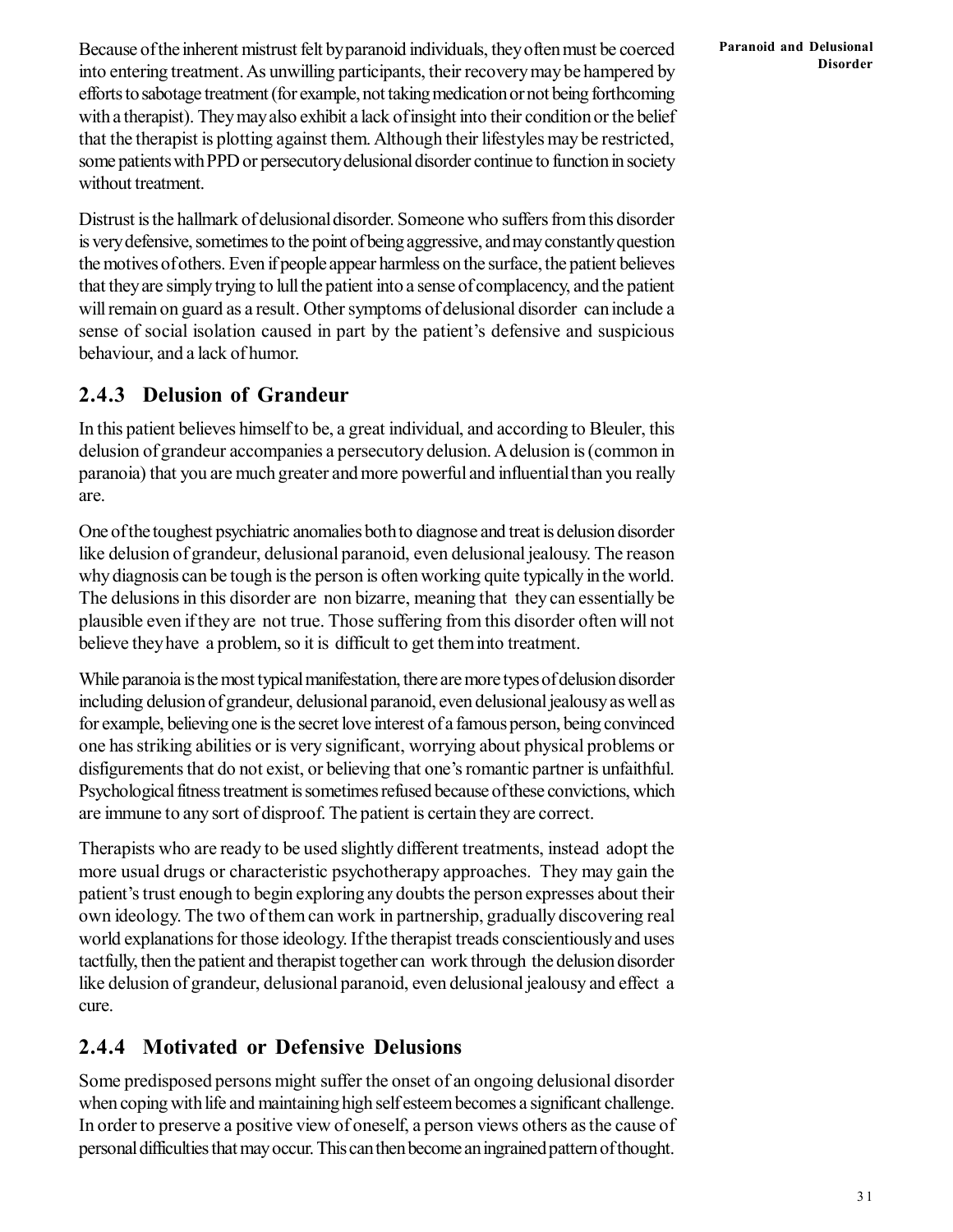# **2.5 DELUSIONS AND OTHER DISORDERS**

Even though the main characteristic of delusional disorder is a noticeable system of delusional beliefs, delusions may occur in the course of a large number of other psychiatric disorders.

Delusions are often observed in persons with other psychotic disorders such as schizophrenia and schizoaffective disorder. In addition to occurring in the psychotic disorders, delusions also may be evident as part of a response to physical, medical conditions (such as brain injury or brain tumors), or reactions to ingestion of a drug.

Delusions also occur in the dementias, which are syndromes wherein psychiatric symptoms and memory loss result from deterioration of brain tissue. Because delusions can be shown as part of many illnesses, the diagnosis of delusional disorder is partially conducted by process of elimination.

If the delusions are not accompanied by persistent, recurring hallucinations, then schizophrenia and schizoaffective disorder are not appropriate diagnoses. If the delusions are not accompanied by memory loss, then dementia is ruled out.

If there is no physical illness or injury or other active biological cause (such as drug ingestion or drug withdrawal), then the delusions cannot be attributed to a general medical problem or drug-related causes. If delusions are the most obvious and pervasive symptom, without hallucinations, medical causation, drug influences or memory loss, then delusional disorder is the most appropriate categorisation.

Because delusions occur in many different disorders, some clinician researchers have argued that there is little usefulness in focusing on what diagnosis the person has been given.

Those who ascribe to this view believe it is more important to focus on the symptom of delusional thinking, and find ways to have an effect on delusions, whether they occur in delusional disorder or schizophrenia or schizoaffective disorder.

The majority of psychotherapy techniques used in delusional disorder come from symptom-focused (as opposed to diagnosis-focused) researcher-practitioners.

| <b>Self Assessment Questions</b> |                                                                                |  |
|----------------------------------|--------------------------------------------------------------------------------|--|
| 1)                               | What is Delusional Disorder? Define and bring out its characteristic features. |  |
|                                  |                                                                                |  |
|                                  |                                                                                |  |
|                                  |                                                                                |  |
|                                  |                                                                                |  |
|                                  | 2) What are delusions of grandeur?                                             |  |
|                                  |                                                                                |  |
|                                  |                                                                                |  |
|                                  |                                                                                |  |
|                                  |                                                                                |  |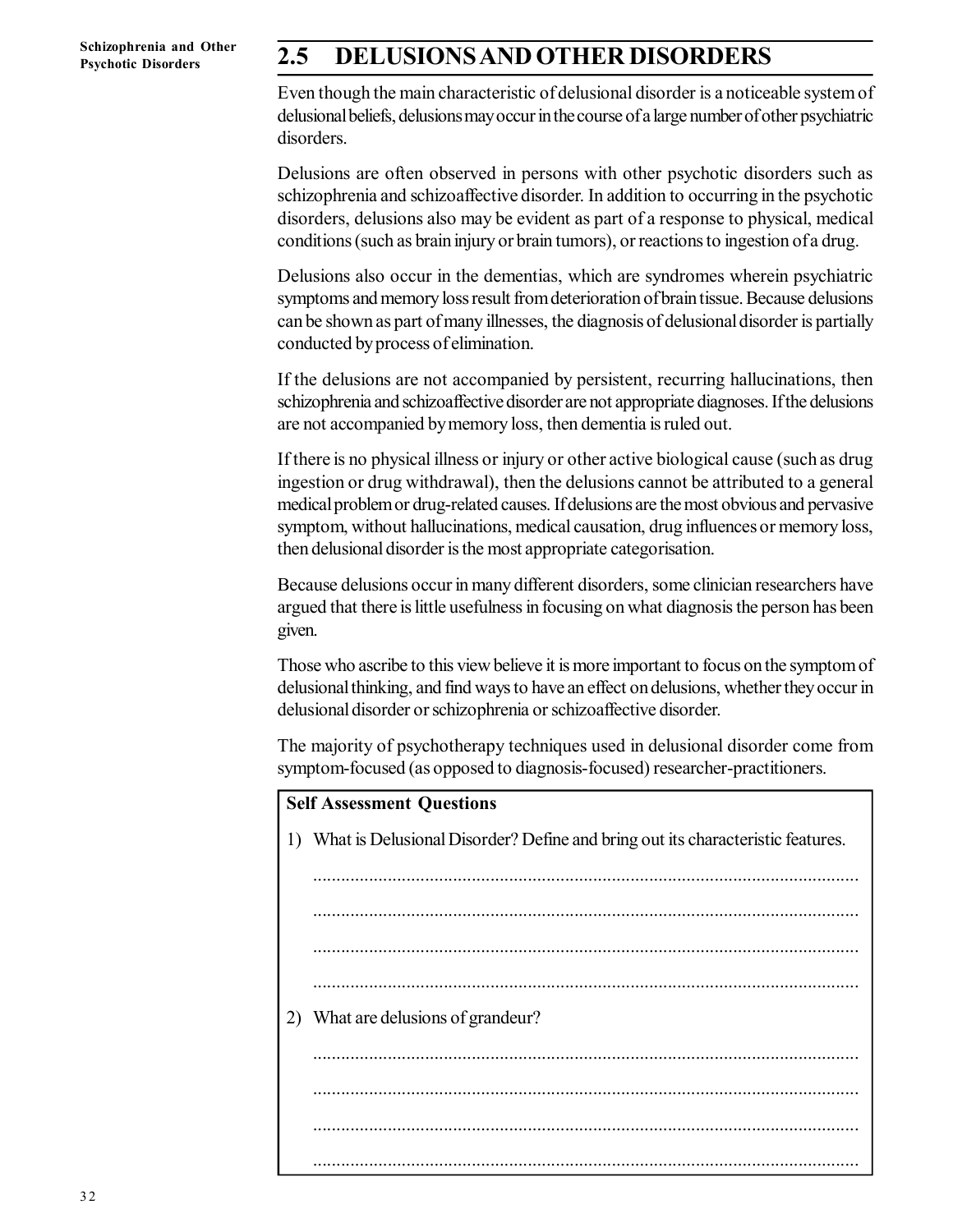3) Describe delusions of persecution and erotomania. ..................................................................................................................... ..................................................................................................................... ..................................................................................................................... 4) What are motivated defensive delusions? ..................................................................................................................... ..................................................................................................................... ..................................................................................................................... 5) Discuss delusions as part of other psychiatric disorders**.** ..................................................................................................................... ..................................................................................................................... ..................................................................................................................... .....................................................................................................................

# **2.6 TREATMENTAPPROACHES TO PARANOIA AND DELUSIONAL DISORDER**

A cure of paranoia is very difficult and it is essential that treatment should be started immediately the disease comes to be known. Once it grows on a person there is no curing to it. The chief method of curing it is the following:

# **2.6.1 Treatment and Cure**

A cure of paranoia is very difficult and it is essential that treatment should be started immediately the disease comes to be known. Once it grows on a person there is no curing to it. The chief method of curing it is the administering Injection of Insulin. Some patients also responds to this treatment but this cannot be said of all.

# **2.6.2 Psychoanalytic Method**

Compared to other mental diseases, this disease does not respond immediately to psychoanalytic treatment because, being suspicious, the patient does not cooperate with the doctor. Even then, with due precaution, certain results can be achieved by employing this method.

# **2.6.3 Cognitive Behavioural Therapy (CBT)**

CBT or other forms of psychotherapy may be helpful for certain people who have paranoia. CBT attempts to make a person more aware of his or her actions and motivations, and tries to help the individual learn to more accurately interpret cues around him or her, in an effort to help the individual change dysfunctional behaviours. Difficulty can enter into a therapeutic relationship with a paranoid individual, due to the level of mistrust and suspicion that is likely to interfere with their ability to participate in this form of treatment.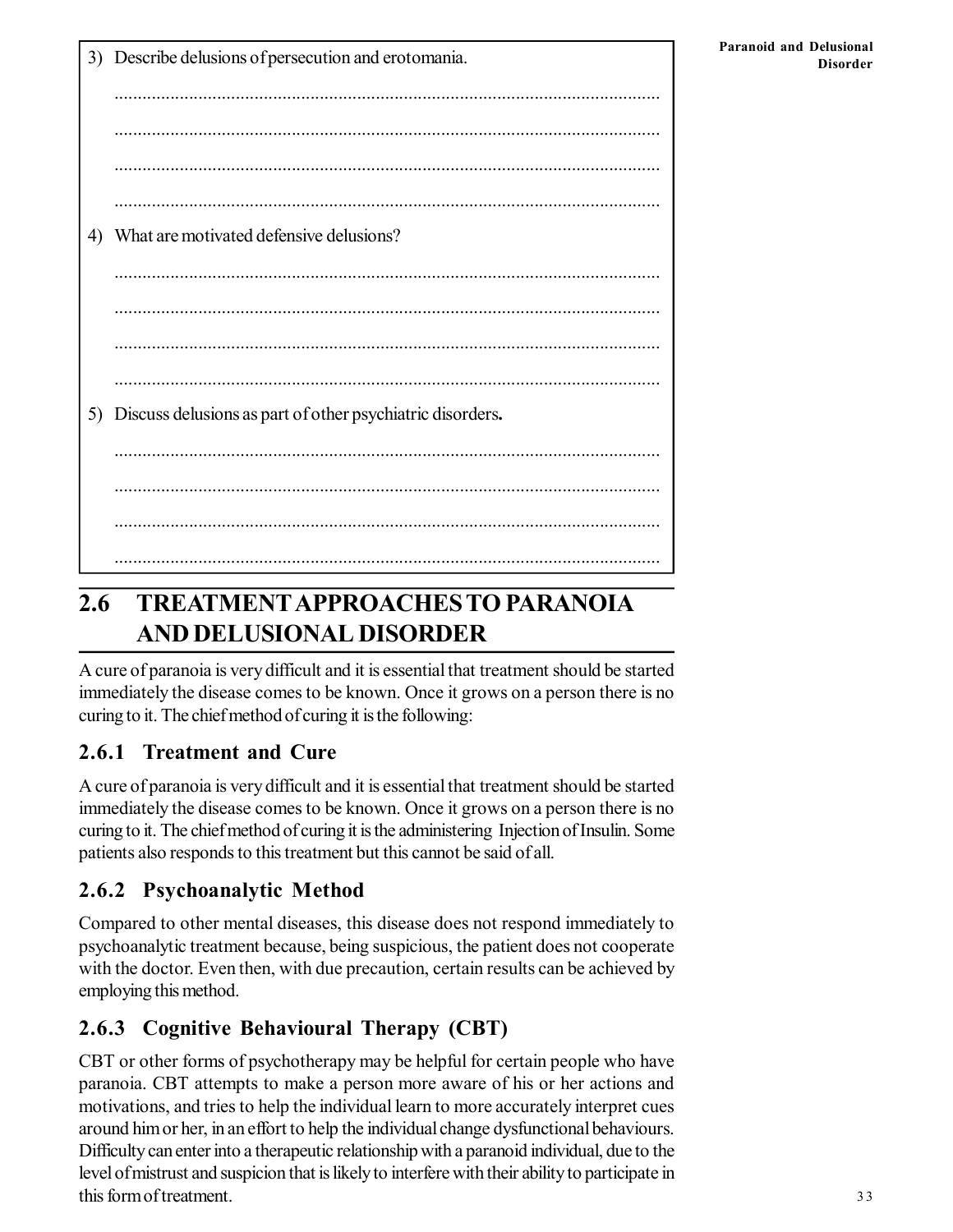Support groups can be helpful for some paranoid individuals—particularly helpful in assisting family members and friends who must learn to live with, and care for paranoid individuals.

# **2.6.4 Drug Therapy**

Treatment with appropriate antipsychotic drugs may help the paranoid patient overcome some symptoms. Although the patient's functioning may be improved, the paranoid symptoms often remain intact. Some studies indicate that symptoms improve following drug treatment, but the same results sometimes occur among patients who receive a placebo, a "sugar pill" without active ingredients. This finding suggests that in some cases the paranoia diminishes for psychological reasons rather than because of the drug's action.

Delusional disorder treatment often involves *atypical* (also called *novel* or *newergeneration* ) antipsychotic medications, which can be effective in some patients. Risperidone (Risperdal), quetiapine (Seroquel), and olanzapine (Zyprexa) are all examples of atypical or novel antipsychotic medications.

If *agitation* occurs, a number of different antipsychotics can be used to conclude the outbreak of acute agitation. Agitation, a state of frantic activity experienced concurrently with anger or exaggerated fearfulness, increases the risk that the client will endanger self or others.

To decrease anxiety and slow behaviour in emergency situations where agitation is a factor, an injection of haloperidol (Haldol) is often given usually in combination with other medications (often lorazepam , also known as Ativan).

Agitation in delusional disorder is a typical response to severe or harsh confrontation when dealing with the existence of the delusions. It can also be a result of blocking the individual from performing inappropriate actions the client views as urgent in light of the delusional reality.

A novel antipsychotic is generally given orally on a daily basis for ongoing treatment meant for long-term effect on the symptoms.

Response to antipsychotics in delusional disorder seems to follow the "rule of thirds," in which about one-third of patients respond somewhat positively, one-third show little change, and one-third worsen or are unable to comply.

Cognitive therapy has shown promise as an emerging treatment for delusions. The cognitive therapist tries to capitalise on any doubt the individual has about the delusions; then attempts to develop a joint effort with the sufferer to generate alternative explanations, assisting the client in checking the evidence. This examination proceeds in favour of the various explanations.

Much of the work is done by use of empathy, asking hypothetical questions in a form of therapeutic Socratic dialogue—a process that follows a basic question and answer format, figuring out what is known and unknown before reaching a logical conclusion.

# **2.6.5 Combining Pharmacotherapy with Cognitive Therapy**

The integration of both the treatment may being out the possible underlying biological problems and the symptoms can be reduced with psychotherapy.

# **2.6.6 Psychotherapy**

This is the primary treatment for delusional disorder, including psychosocial treatment which can help with the behavioural and psychological problems associated with delusional disorder. Through therapy, patients also can learn to control their symptoms,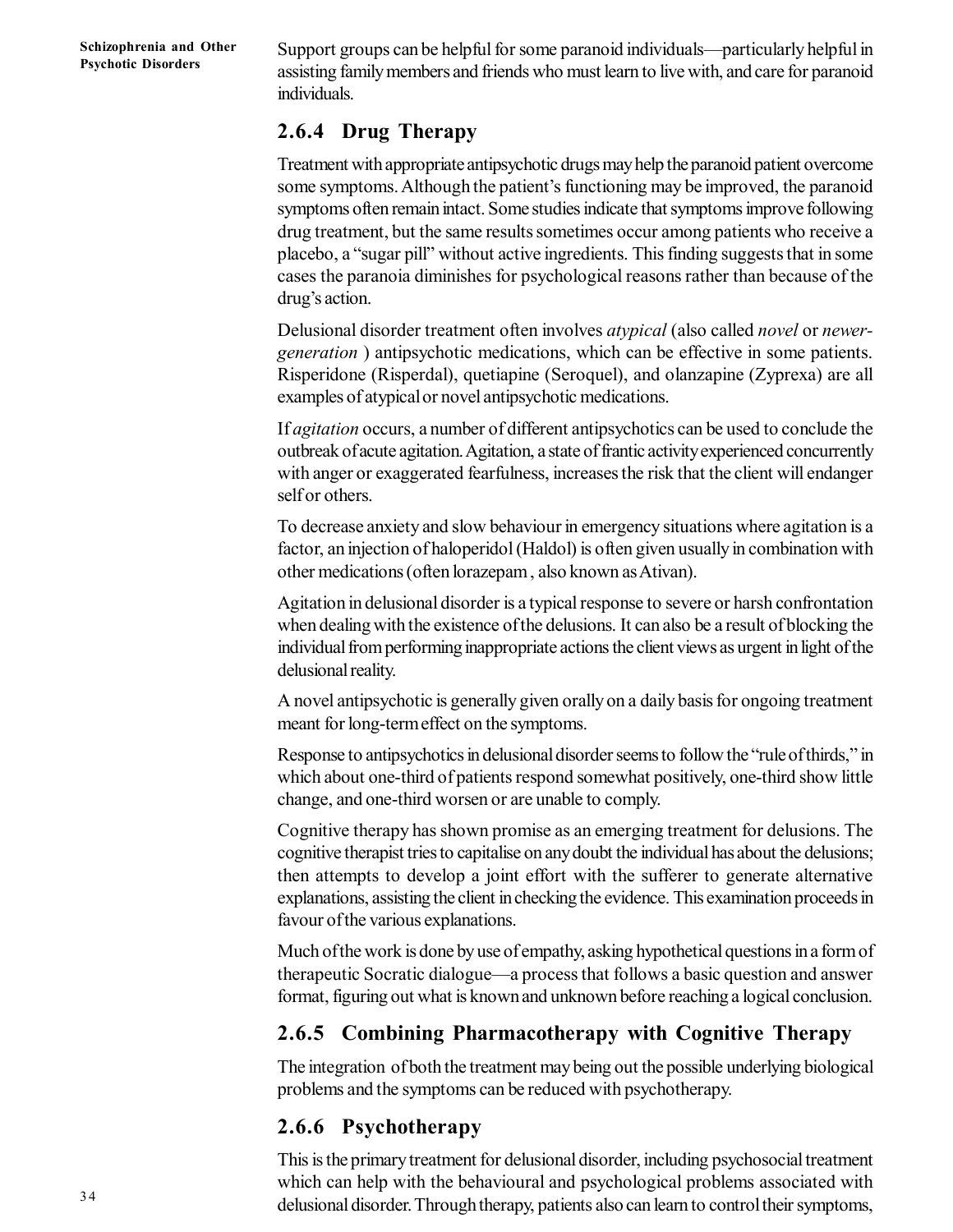**Individual psychotherapy**: Can help the person recognise and correct the underlying thinking that has become distorted.

**Cognitive behavioural therapy (CBT)**: Can help the person learn to recognise and change thought patterns and behaviours that lead to troublesome feelings.

**Family therapy**: Can help families deal more effectively with a loved one who has delusional disorder, enabling them to contribute to a better outcome for the person.

### **2.6.7 Prognosis of Paranoia and Delusional Disorder**

Predicting the prognosis of an individual suffering from Paranoia is quite difficult. Paranoia generally becomes a whole life or lifelong condition if there exists any underlying mental disorder, such as schizophrenia or paranoid personality disorder. It certainly and sometimes get better with some treatments or remission or with slight changes in medication. People who have symptoms of paranoia as part of another medical condition may also have a waxing and waning mental course.

Sometimes it is the case that paranoia is caused by the use of a particular drug or medication. In this case, it is possible that discontinuing that substance may completely reverse the symptoms of paranoia.

Paranoia can also occur as a symptom of other neurological diseases. Individuals suffering from the aftereffects of strokes, brain injuries, various types of **dementia** (including Alzheimer's disease ), Huntington's disease, and Parkinson's disease may manifest paranoia as part of their symptom complex. The paranoia may decrease in intensity when the underlying disease is effectively treated, although since many of these diseases are progressive, the paranoia may worsen over time along with the progression of the disease's other symptoms.

# **2.7 LET US SUM UP**

We defined paranoia as a medical illness, which happens to affect the brain, and causes changes in thinking and feeling. Those with the condition are hypersensitive, are easily slighted, and habitually relate to the world by vigilant scanning of the environment for clues or suggestions to validate their prejudicial ideas or biases.

Paranoid individuals are eager observers. They think they are in danger and look for signs and threats of that danger, disregarding any facts. They tend to be guarded and suspicious and have quite constricted emotional lives. Their incapacity for meaningful emotional involvement and the general pattern of isolated withdrawal often lend a quality of schizoid isolation to their life experience.

Even at the present time, a delusion need not be suspicious or fearful to be classified as paranoid. A person might be diagnosed as a paranoid schizophrenic without delusions of persecution, simply because their delusions refer mainly to themselves.

Their fear, and the threats they perceive in the innocent statements and actions of others, often contributes to frequent complaining or unfriendly withdrawal or aloofness. They can be confrontational, aggressive and disputatious. It is not unusual for them to sue people they feel have wronged them. The main symptom of paranoia is permanent delusion. It should be kept in mind that there is delusion in schizophrenia also but in that case it is not permanent or organised. In paranoia the symptoms of delusion appear gradually, and the patient is sentimental, suspicious, irritable, introverted, depressed,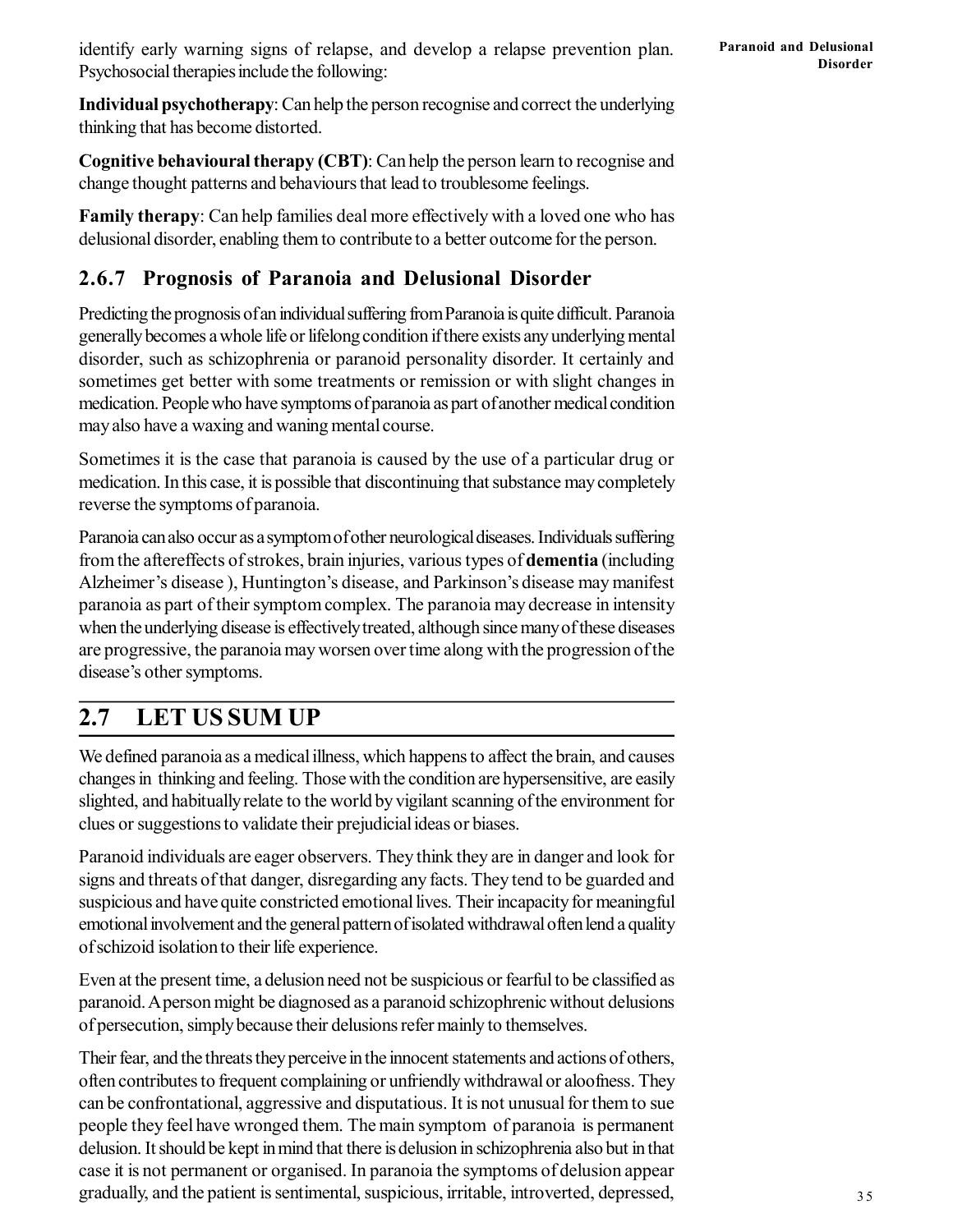obstinate, jealous, selfish, unsocial and bitter. Hence his social and family adjustment is not desirable, and while he has the highest desirable, the effort that he is prepared to expend is correspondingly little.

The "Diagnostic and Statistical Manual of Mental Disorders", fourth edition (DSM-IV), has listed the symptoms of paranoid personality disorder:

Then we deal with different kinds of paranoia such as the persecutory, religious, reformatory, erotic, litigious etc. Then the causes of paranoia were delineated.

Delusions are often observed in persons with other psychotic disorders such as schizophrenia and schizoaffective disorder. In addition to occurring in the psychotic disorders, delusions also may be evident as part of a response to physical, medical conditions (such as brain injury or brain tumors), or reactions to ingestion of a drug.

Delusions also occur in the dementias, which are syndromes wherein psychiatric symptoms and memory loss result from deterioration of brain tissue. Because delusions can be shown as part of many illnesses, the diagnosis of delusional disorder is partially conducted by process of elimination.

The majority of psychotherapy techniques used in delusional disorder come from symptom-focused (as opposed to diagnosis-focused) researcher-practitioners. A cure of paranoia is very difficult and it is essential that treatment should be started immediately the disease comes to be known. Once it grows on a person there is no curing to it. The chief method of curing it is the following:

Compared to other mental diseases, this disease does not respond immediately to psychoanalytic treatment because, being suspicious, the patient does not cooperate with the doctor. Even then, with due precaution, certain results can be achieved by employing this method.

CBT or other forms of psychotherapy may be helpful for certain people who have paranoia. CBT attempts to make a person more aware of his or her actions and motivations, and tries to help the individual learn to more accurately interpret cues around him or her, in an effort to help the individual change dysfunctional behaviours. Difficulty can enter into a therapeutic relationship with a paranoid individual, due to the level of mistrust and suspicion that is likely to interfere with their ability to participate in this form of treatment.

Delusional disorder treatment often involves *atypical* (also called *novel* or *newergeneration* ) antipsychotic medications, which can be effective in some patients. Risperidone (Risperdal), quetiapine (Seroquel), and olanzapine (Zyprexa) are all examples of atypical or novel antipsychotic medications.

Predicting the prognosis of an individual suffering from Paranoia is quite difficult. Paranoia generally becomes a whole life or lifelong condition if there exists any underlying mental disorder, such as schizophrenia or paranoid personality disorder. It certainly and sometimes get better with some treatments or remission or with slight changes in medication. People who have symptoms of paranoia as part of another medical condition may also have a waxing and waning mental course.

# **2.8 UNIT END QUESTIONS**

- 1) Define paranoia and delineate its characteristic features.
- 2) What are the symptoms of paranoi and what are its causes?
- 3) What are delusional disorders?
- 4) Describe in detail the delusional disorder of grandeur and persecution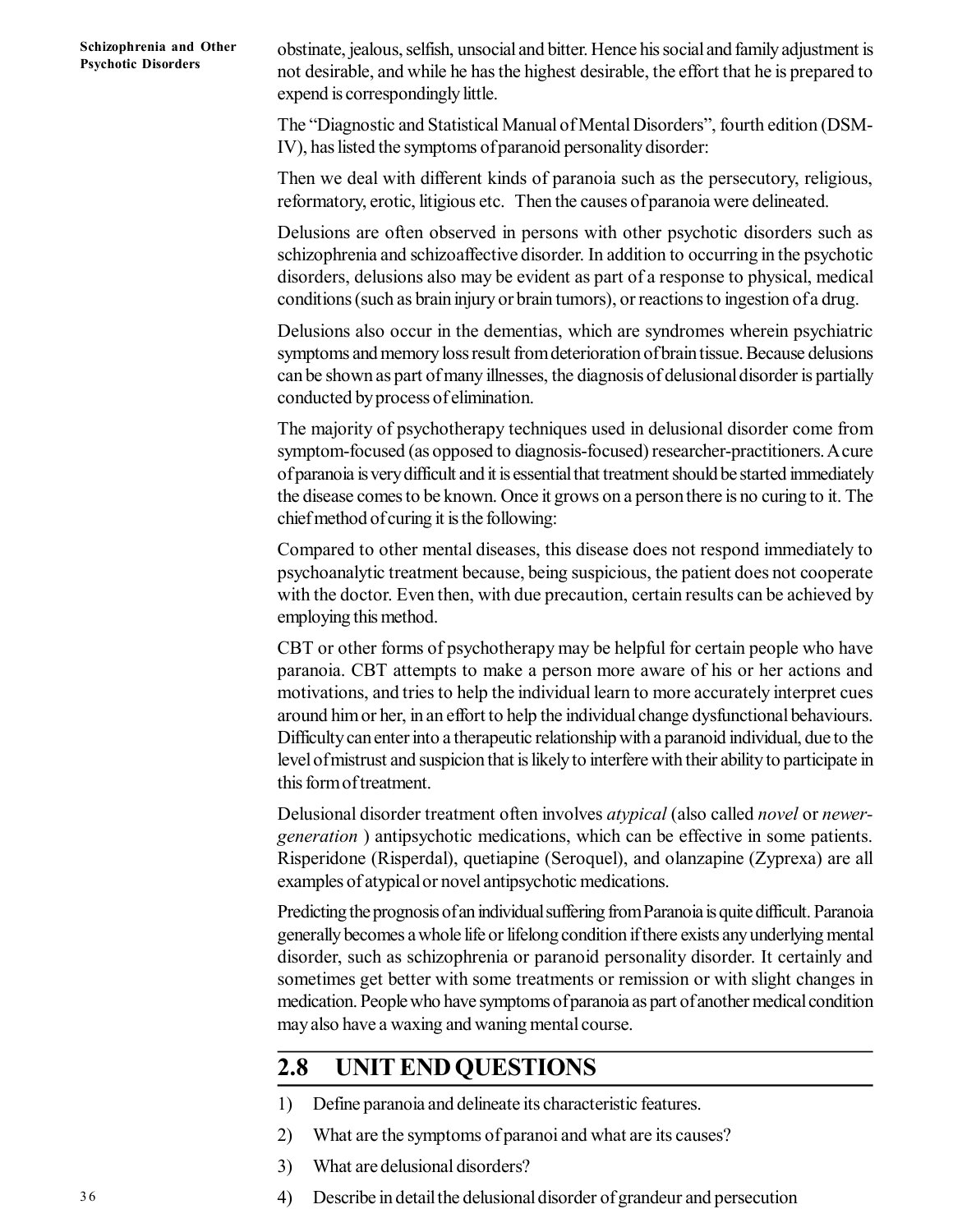5) What are motivated delusions?

6) What are the various treatment methods available for paranoia and delusional disorders? How effective they are?

# **2.9 SUGGESTED READINGS**

Farrell, John (2006). *Paranoia and Modernity: Cervantes to Rousseau*. Cornell University Press.

Freeman, D. & Garety, P. A. (2004). *Paranoia: The Psychology of Persecutory Delusions*. Hove: Psychology Press.

Igmade (Stephan Trüby et al., eds.), *5 Codes: Architecture, Paranoia and Risk in Times of Terror*, Birkhäuser 2006.

Kantor, Martin (2004). *Understanding Paranoia: A Guide for Professionals, Families, and Sufferers*. Westport: Praeger Press.

Mezzich JE, Honda Y, Kastrup MC, eds. *Psychiatric Diagnosis: A World Perspective*. New York, NY: Springer Verlag; 1994.

Sims, A. (2002). *Symptoms in the mind: An Introduction to Descriptive Psychopathology* (3rd edition). Edinburgh

#### **References**

Moore DP, Jefferson JW. Paranoid personality disorder. In: Moore DP, Jefferson JW, eds. Handbook of Medical Psychiatry. 2nd ed. Philadelphia, Pa: Mosby Elsevier; 2004: chap 134.

Satterfield JM, Feldman MD. Paranoid personality disorder. In: Ferri FF, ed. Ferri's Clinical Advisor 2008: Instant Diagnosis and Treatment. 1st ed. Philadelphia, Pa: Mosby Elsevier; 2008.

Sims, A. (1995) Symptoms in the mind: An introduction to descriptive psychopathology. Edinburgh: Elsevier Science Ltd.

American Psychiatric Association. (2000). Diagnostic and Statistical Manual of Mental Disorders, (4th ed., text revision). Washington, DC: American Psychiatric Association.

Valdimarsdottir U, Hultman CM, Harlow B, Cnattingius S, Sparen P. Psychotic illness in first-time mothers with no previous psychiatric hospitalisations: a population-based study. *PLoS Med*. Feb 10 2009;6(2):e13.

Jorgensen P, Bennedsen B, Christensen J, Hyllested A. Acute and transient psychotic disorder: comorbidity with personality disorder. *Acta Psychiatr Scand*. Dec 1996;94(6):460-4.

Karagianis JL, Dawe IC, Thakur A, et al. Rapid tranquilization with olanzapine in acute psychosis: a case series. *J Clin Psychiatry*. 2001;62 Suppl 2:12-6.

Brook S, Lucey JV, Gunn KP. Intramuscular ziprasidone compared with intramuscular haloperidol in the treatment of acute psychosis. Ziprasidone I.M. Study Group. *J Clin Psychiatry*. Dec 2000;61(12):933-41.

Correll CU, Smith CW, Auther AM, McLaughlin D, Shah M, Foley C, et al. Predictors of remission, schizophrenia, and bipolar disorder in adolescents with brief psychotic disorder or psychotic disorder not otherwise specified considered at very high risk for schizophrenia. *J Child Adolesc Psychopharmacol*. Oct 2008;18(5):475-90.